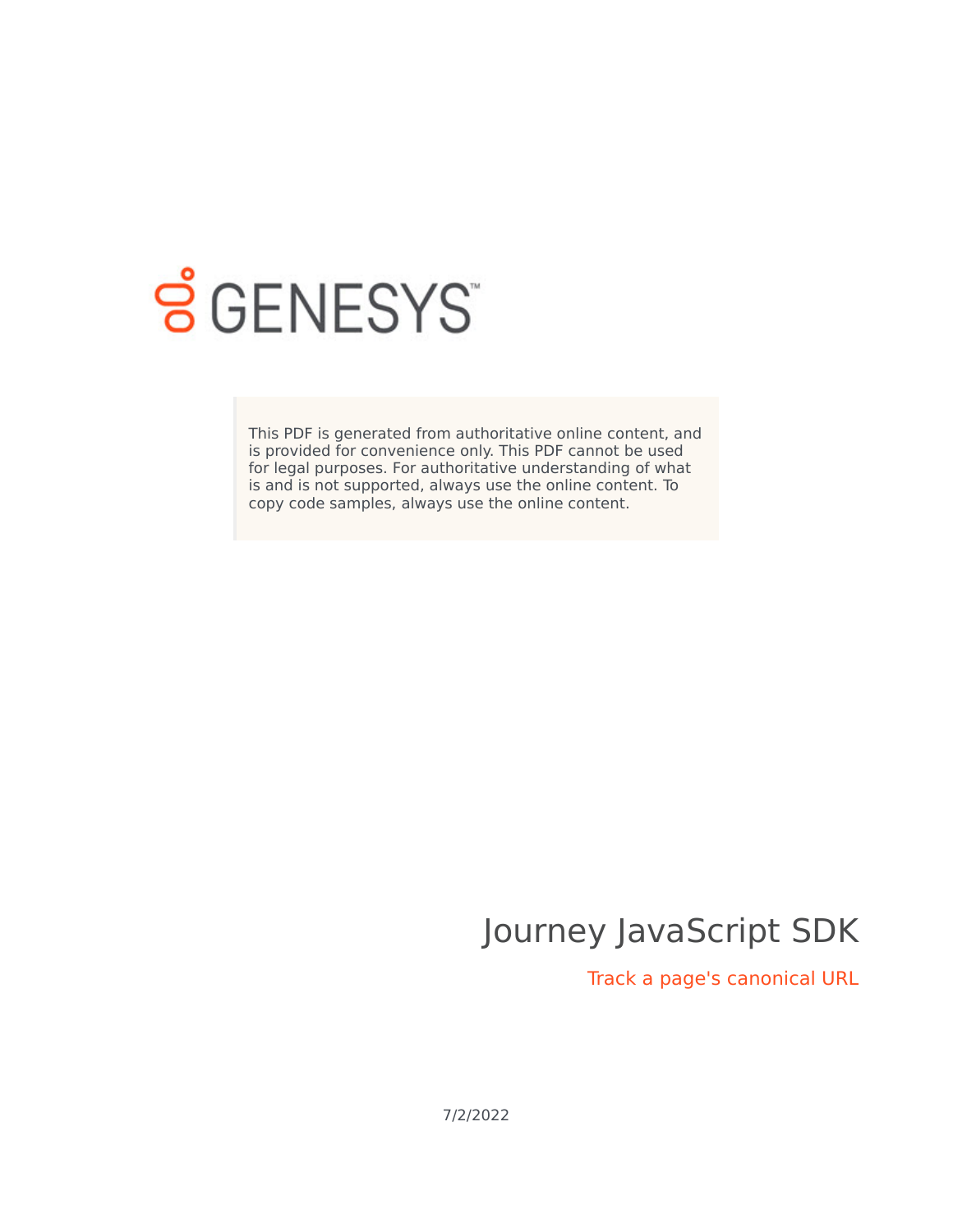# Contents

- 1 [Canonical URLs eliminate duplicate content](#page-2-0)
- 2 [Canonical URLs in links elements](#page-2-1)
- 3 [How to track a canonical URL](#page-2-2)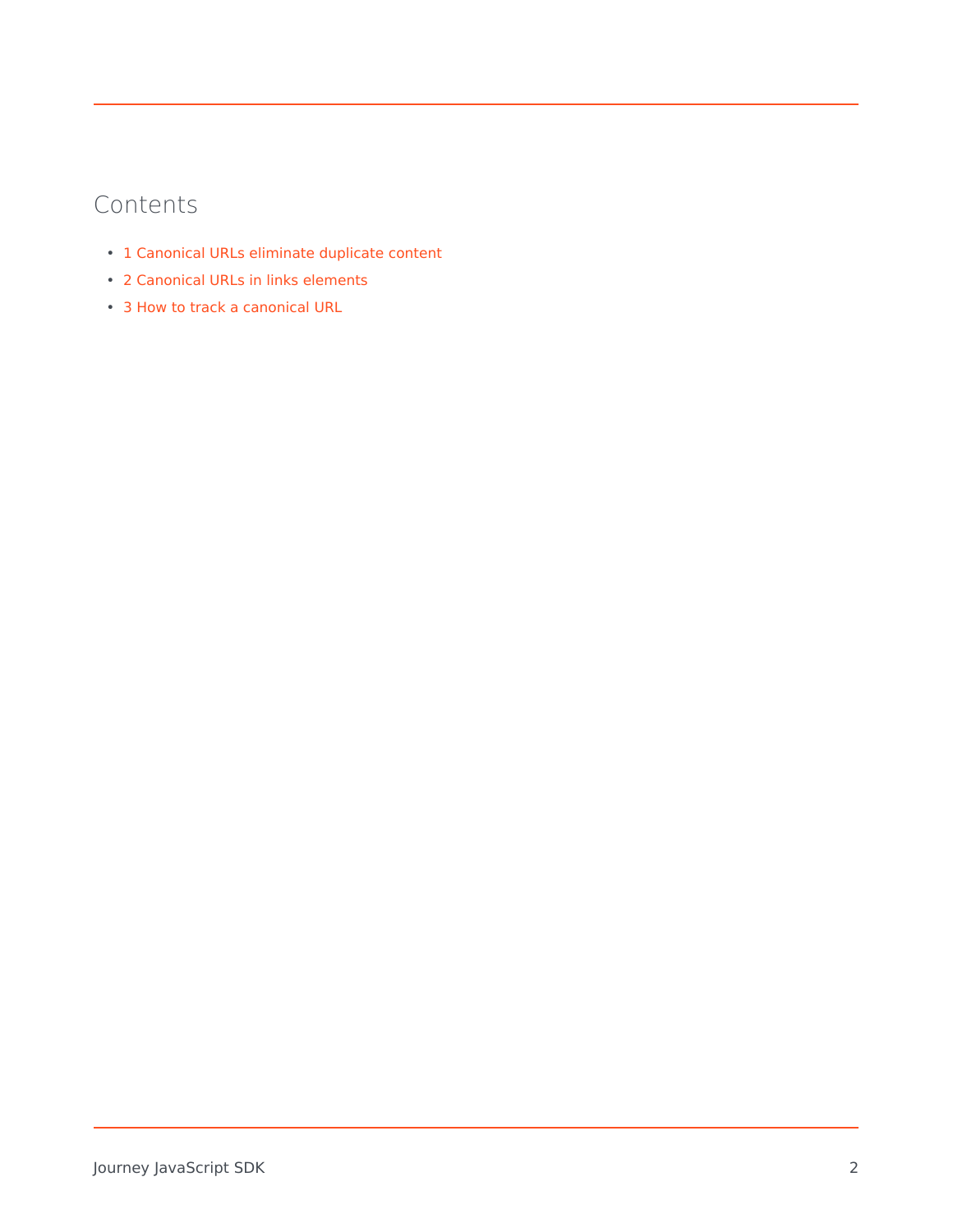Track the canonical URL of a page for precise pageview counts.

#### Important

This article only applies to customers using web chat. If you are a Genesys Cloud CX customer, we encourage you to use the new web messaging feature to replace web chat.

## <span id="page-2-0"></span>Canonical URLs eliminate duplicate content

Canonical URLs help webmasters and site administrators eliminate duplicate content from analytics reports.

For example,

http://www.example.com/blog

is treated as a different page than

http://www.example.com/blog?sidebar=0

even though those URLs display the same content. The side-effect is that one page view to each page is reported instead of two pageviews to a single page.

### <span id="page-2-1"></span>Canonical URLs in links elements

The canonical URL of a page is often specified in a canonical link element, which can be inserted into a section of a webpage.

For example:

#### <span id="page-2-2"></span>How to track a canonical URL

To use your canonical URLs and override the URL that the ac SDK tracks, configure the *init* call to use the canonical link element value when available.